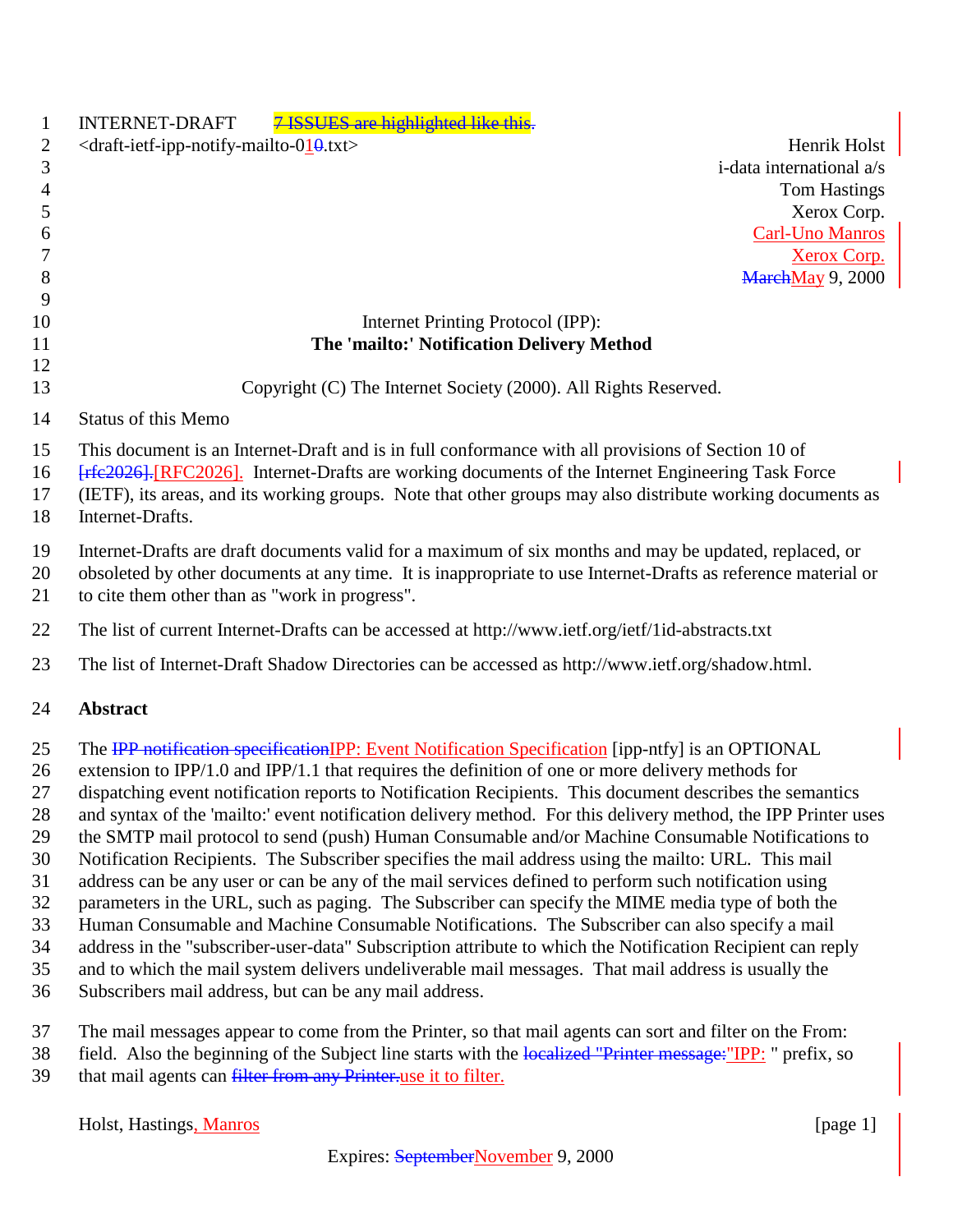Holst, Hastings, Manros [page 2]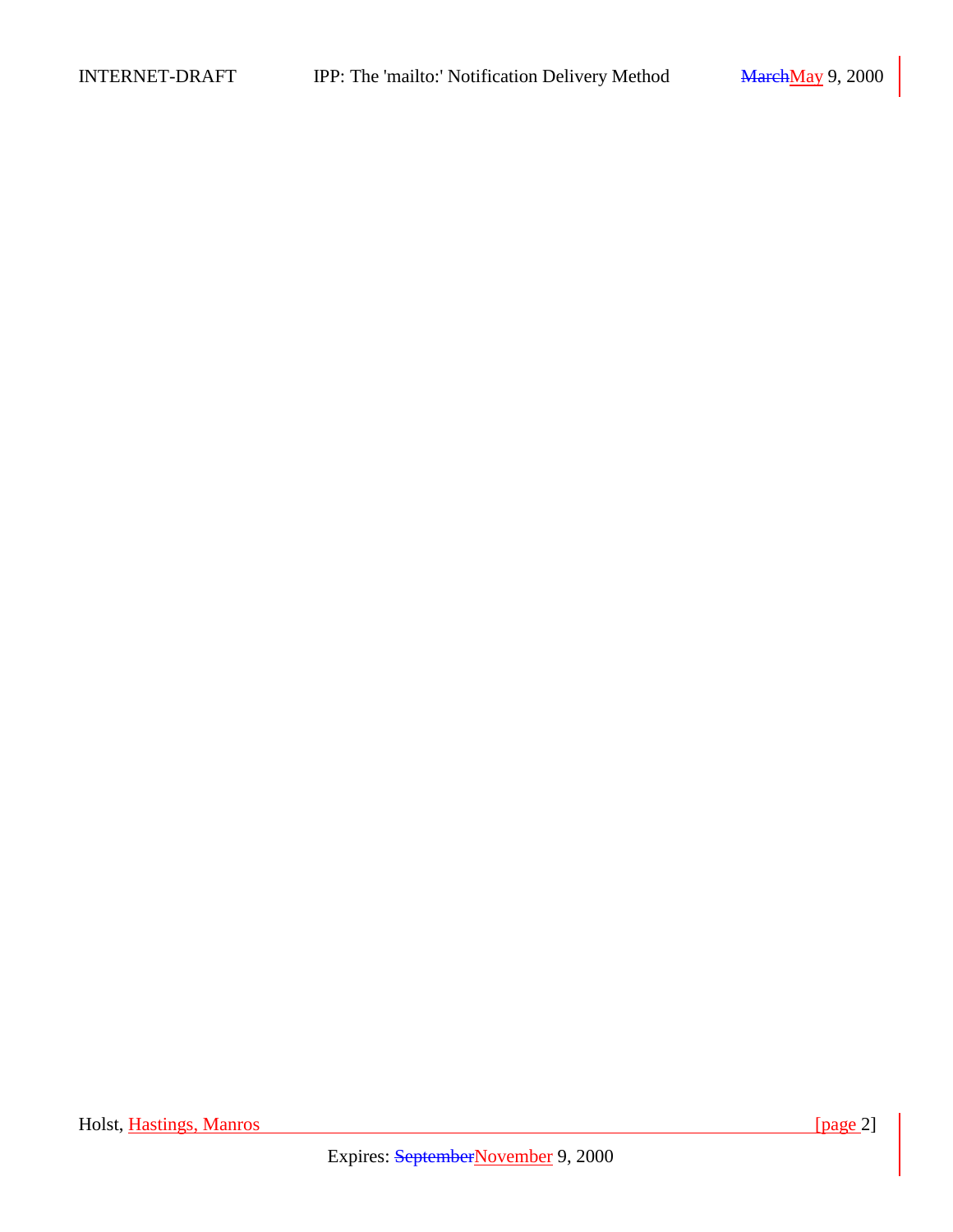- The full set of IPP documents includes:
- Design Goals for an Internet Printing Protocol [RFC2567]
- Rationale for the Structure and Model and Protocol for the Internet Printing Protocol [RFC2568]
- Internet Printing Protocol/1.1: Model and Semantics [ipp-mod]
- Internet Printing Protocol/1.1: Encoding and Transport [ipp-pro]
- Internet Printing Protocol/1.1: Implementer's Guide [ipp-iig]
- Mapping between LPD and IPP Protocols [RFC2569]
- Internet Printing Protocol (IPP): Event Notification Specification [ipp-ntfy]
- 
- The "Design Goals for an Internet Printing Protocol" document takes a broad look at distributed printing
- functionality, and it enumerates real-life scenarios that help to clarify the features that need to be included
- in a printing protocol for the Internet. It identifies requirements for three types of users: end users,
- operators, and administrators. It calls out a subset of end user requirements that are satisfied in IPP/1.0. A few OPTIONAL operator operations have been added to IPP/1.1.
- The "Rationale for the Structure and Model and Protocol for the Internet Printing Protocol" document
- describes IPP from a high level view, defines a roadmap for the various documents that form the suite of
- IPP specification documents, and gives background and rationale for the IETF working group's major
- decisions.
- The "Internet Printing Protocol/1.1: Model and Semantics" document describes a simplified model with
- abstract objects, their attributes, and their operations that are independent of encoding and transport. It
- introduces a Printer and a Job object. The Job object optionally supports multiple documents per Job. It
- also addresses security, internationalization, and directory issues.
- The "Internet Printing Protocol/1.1: Encoding and Transport" document is a formal mapping of the abstract operations and attributes defined in the model document onto HTTP/1.1 [RFC2616]. It defines the encoding rules for a new Internet MIME media type called "application/ipp". This document also defines the rules for transporting over HTTP a message body whose Content-Type is "application/ipp". This document also defines a new scheme named 'ipp' for identifying IPP printers and jobs.
- The "Internet Printing Protocol/1.1: Implementer's Guide" document gives insight and advice to
- implementers of IPP clients and IPP objects. It is intended to help them understand IPP/1.1 and some of the
- considerations that may assist them in the design of their client and/or IPP object implementations. For
- example, a typical order of processing requests is given, including error checking. Motivation for some of
- the specification decisions is also included.
- The "Mapping between LPD and IPP Protocols" document gives some advice to implementers of gateways between IPP and LPD (Line Printer Daemon) implementations.
- The "Event Notification Specification" document extends the Job Creation operations and defines
- additional operations that allow a client to subscribe to printing related events. Subscriptions are modeled
- as Subscription objects, which can be Per-Job or Per-Printer Subscriptions. Additional operations are
- defined to query, renew, and cancel Subscription objects.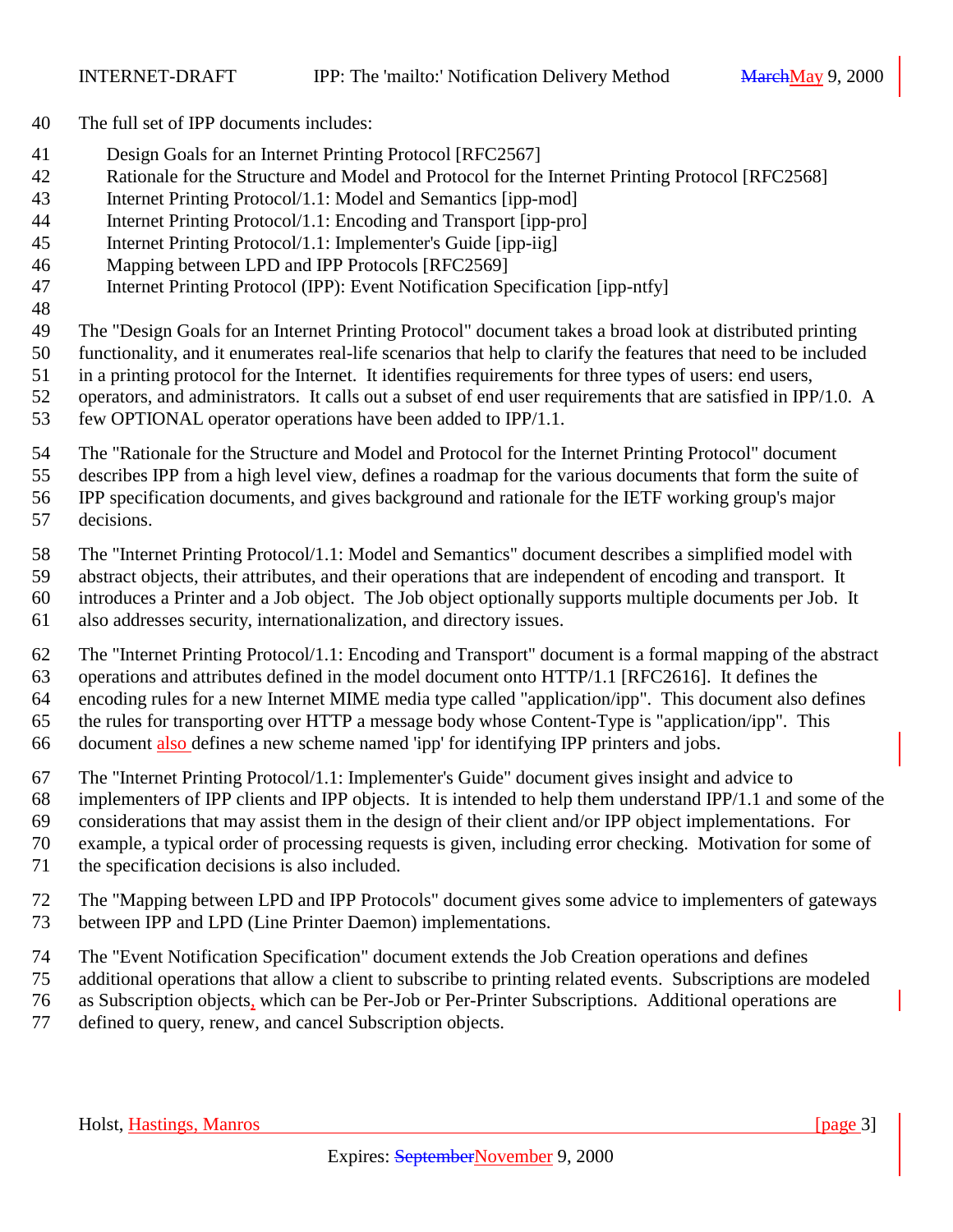| 78             | <b>Table of Contents</b>                                                                              |  |  |
|----------------|-------------------------------------------------------------------------------------------------------|--|--|
| 79             | $\mathbf{1}$                                                                                          |  |  |
| 80<br>81<br>82 | $\overline{2}$<br>2.1<br>2.2                                                                          |  |  |
| 83             | 3                                                                                                     |  |  |
| 84             | Subscription Object Rules for use with the 'mailto:' Notification Delivery Method 7<br>$\overline{4}$ |  |  |
| 85<br>86<br>87 | 5<br>5.2                                                                                              |  |  |
| 88<br>89<br>90 | 6<br>6.1<br>6.2                                                                                       |  |  |
| 91             | 7                                                                                                     |  |  |
| 92             | 8                                                                                                     |  |  |
| 93             | 9                                                                                                     |  |  |
| 94             | 10                                                                                                    |  |  |
| 95             | 11                                                                                                    |  |  |
| 96             | 12                                                                                                    |  |  |
| 97<br>98       | 13                                                                                                    |  |  |
| 99             | <b>Table of Tables</b>                                                                                |  |  |
| 100            |                                                                                                       |  |  |

#### $\sim$   $\sim$  $\sim$   $\sim$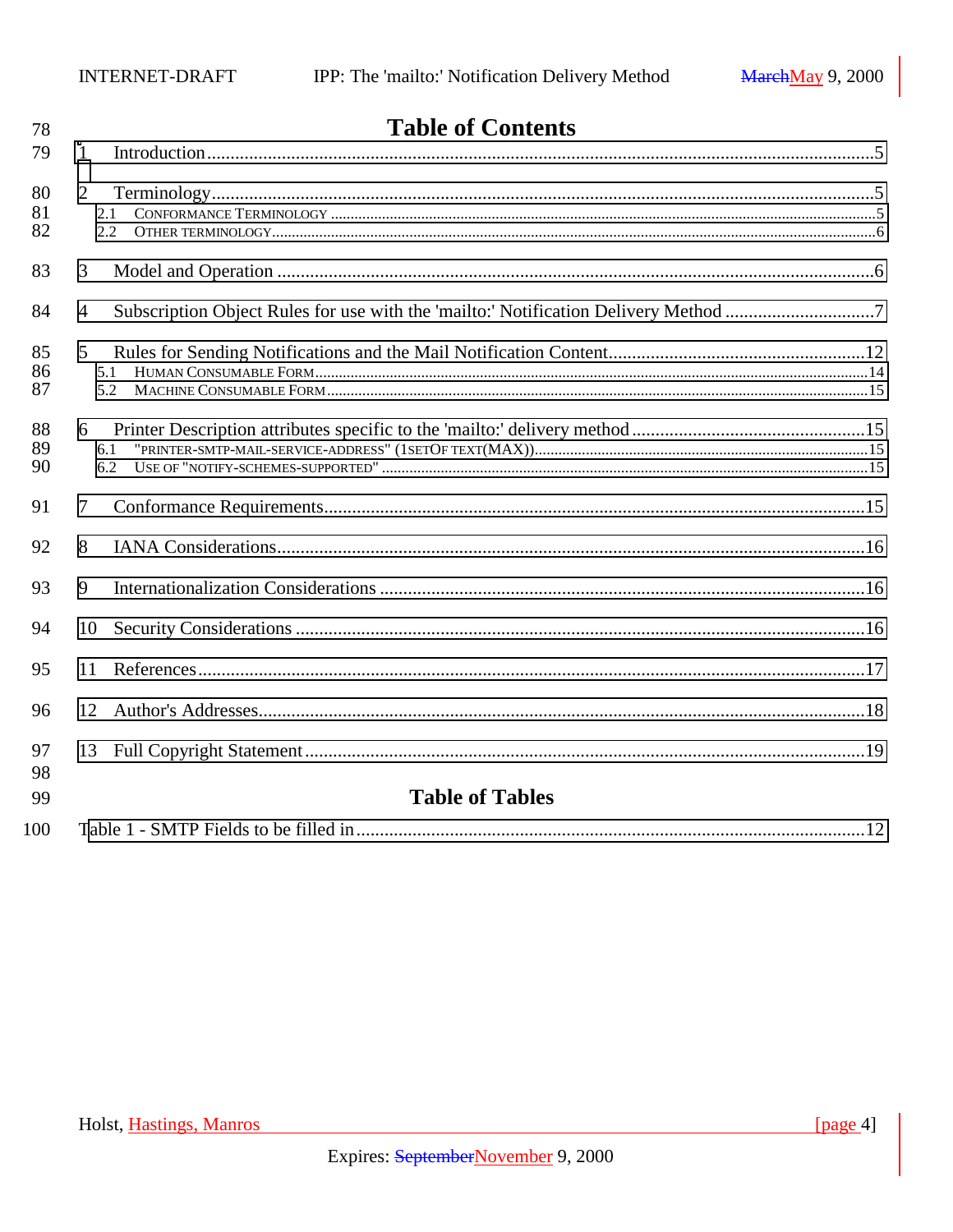<span id="page-4-0"></span>

#### **1 Introduction**

 An IPP Printer that supports the OPTIONAL IPP notification extension [ipp-ntfy] is called a Notification Source, which sends event Notifications to Notification Recipients. As such, a Printer either a) accepts, stores, and uses notification Subscription objects to generate event Notification reports and implement one or more delivery methods for notifying interested parties, or b) supports a subset of these tasks and farms out the remaining tasks to a Notification Delivery Service. This document describes the semantics and syntax of the 'mailto:' event notification delivery method. Such a Notification Delivery Service then delivers the event Notification to the Ultimate Notification Recipient.

For this delivery method, the IPP Printer uses the SMTP mail protocol to send (push) Human Consumable

- and/or Machine Consumable Notifications to Notification Recipients. The Subscriber specifies the mail
- address using the mailto: URL. This mail address can be any user or can be any of the mail services
- defined to perform such notification using parameters in the URL, such as paging. The Subscriber can
- specify the MIME media type of both the Human Consumable and Machine Consumable Notifications.

 The Subscriber can also specify a mail address in the "subscriber-user-data" Subscription attribute to which the Notification Recipient can reply and to which the mail system delivers undeliverable mail messages.

That mail address is usually the Subscribers mail address, but can be any mail address.

The mail messages appear to come from the Printer, so that mail agents can sort and filter on the From:

- 119 field. Also the beginning of the Subject line starts with the localized "Printer message: the "IPP: " prefix, so
- 120 that mail agents can filter notifications from any **IPP** Printer.

# **2 Terminology**

This section defines terminology used throughout this document:

# **2.1 Conformance Terminology**

- Capitalized terms, such as **MUST, MUST NOT, REQUIRED, SHOULD, SHOULD NOT, MAY, NEED NOT, and OPTIONAL**, have special meaning relating to conformance to this specification. These terms are defined in [ipp-mod section 13.1 on conformance terminology, most of which is 127 taken from RFC 2119 [RFC2119].
- **REQUIRED**  an adjective used to indicate that a conforming IPP Printer implementation MUST support the indicated operation, object, attribute, attribute value, status code, or out-of-band value in requests and responses. See [ipp-mod] "Appendix A - Terminology for a definition of "support". *Since support of this entire notification specification is OPTIONAL for conformance to IPP/1.0 or IPP/1.1, the use of the term REQUIRED in this document means "REQUIRED if this OPTIONAL notification specification is implemented".*
- **OPTIONAL** an adjective used to indicate that a conforming IPP Printer implementation MAY, but is NOT REQUIRED to, support the indicated operation, object, attribute, attribute value, status code, or out-of-band value in requests and responses.

Holst, Hastings, Manros [page 5]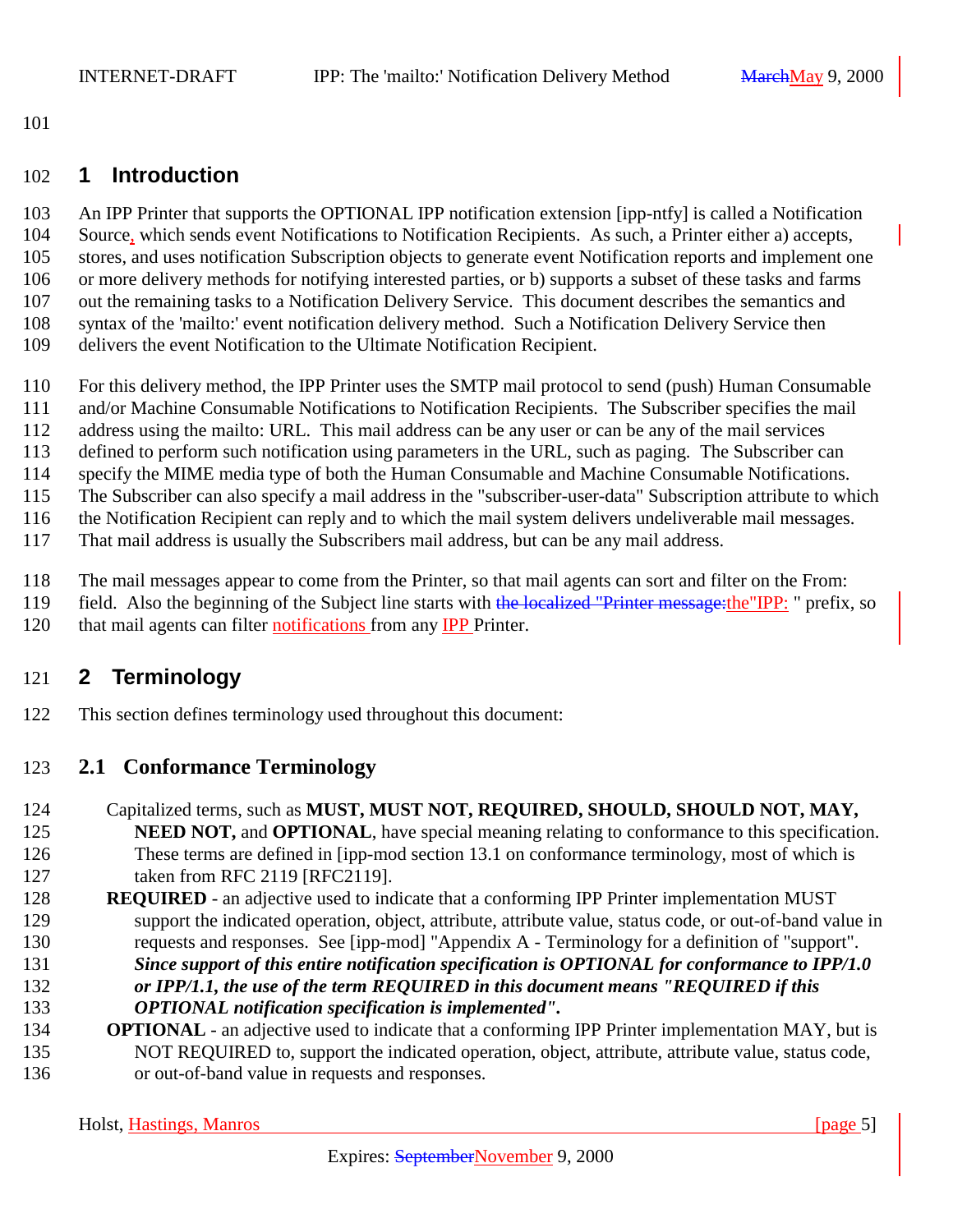### <span id="page-5-0"></span>**2.2 Other terminology**

- Event Notification (Notification for short) See [ipp-ntfy]
- Notification Source See [ipp-ntfy]
- Notification Recipient See [ipp-ntfy]
- Subscription object See [ipp-ntfy]
- Subscription Creation operation See [ipp-nfty]
- Ultimate Notification Recipient See [ipp-ntfy]

### **3 Model and Operation**

- In the IPP Notification Model [ipp-ntfy], a client is able to:
- 1. supply one or more Per-Job Subscriptions in the Job Creation operation
- 2. OPTIONALLY supply Per-Job Subscriptions as subsequent Create-Job-Subscription operations
- 3. supply one Per-Printer Subscription in the Create-Printer-Subscription operation. The client that creates these Subscription objects becomes the owner of the Subscription object.
- The client that creates these Subscription objects becomes the owner of the Subscription object.
- 151 When creating each Subscription object, the client supplies the "notify-recipient" (uri)"notify-recipient-uri"
- 152 attribute. The "notify-recipient-uri" attribute specifies both a single Notification Recipient that is to receive
- the Notifications when subsequent events occur and the method for Notification delivery that the IPP
- Printer is to use. For the 'mailto:' Notification delivery method defined in this document, the "notify-
- recipient" consists of the 'mailto:' scheme followed by an SMPT mail address [RFC822].

156 Notification Sources that implement the 'mailto:' event notification delivery method will need to include an SMTPa sender-SMTP mail agent while Notification Recipients that implement this delivery method will 158 need to support an SMTP server. **ISSUE 01:** Is this SMTP terminology correct? either a receiver-SMTP or, more commonly, a mailbox client.

- The IPP Printer can be the Notification Source or could use some other Notification Delivery Service that
- actually delivers the mail message. In this latter case, the protocol between the IPP Printer and the
- 162 Notification Delivery Service is implementation defined and could be the INDP protocol (see [indp]).
- Also the Notification Recipient specified by the "notify-recipient" Subscription attribute can be either (1)
- the Ultimate Notification Recipient or can be a Notification Delivery Service, such as a paging system that
- accept 'mailto:' parameters to indicate the Ultimate Notification Recipient, such as a phone number or
- paging subscriber's id.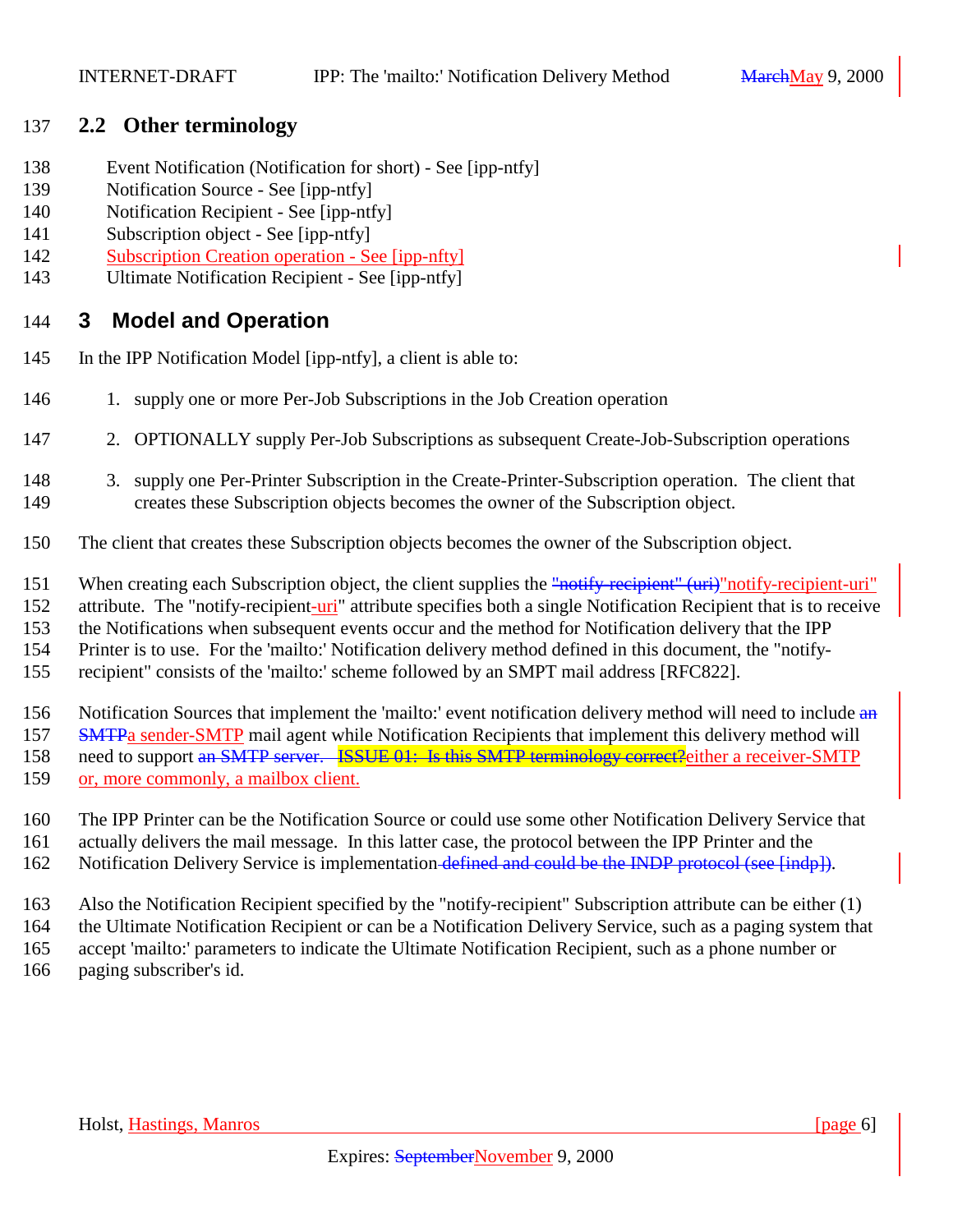### <span id="page-6-0"></span>167 **4 Sending NotificationsSubscription Object Rules for use with the 'mailto:'** 168 **Notification Delivery Method**

169 This section defines the processing that the IPP Printer MUST perform when sending an event Notification

170 using the 'mailto:' delivery method. describes attributes and rules on how to subscribe to notifications to be

171 delivered using the 'mailto;' notification delivery method. The overall model and relevant attributes for

172 notification subscriptions are defined and described in the IPP Event Notification Specification [ipp-ntfy].

173 The usage of each of the Subscription object attributes defined in [ipp-ntfy] is described here as it applies to

174 the 'mailto:' delivery method. The description of each Subscription attribute in this document is not the

175 complete description, but is just the application of the attribute to this 'mailto:' delivery method. See the

176 complete definition of each Subscription object attribute in [ipp-ntfy]. **ISSUE 02:** Is it a good idea to list

- 177 each Subscription object attribute in this spec with the applicability to this delivery method?
- 178 If yes, should all delivery method specs also do it this way? Section [5](#page-9-0) defines how the IPP Printer
- 179 populates the SMTP fields in the mail message.

# 180 **4.1notify-recipient (uri)**

### 181 This REQUIRED READ-ONLY Subscription object attribute contain the 'mailto:' URI delivery method

182 followed by the SMTP mail address [RFC821] of the Notification Recipient. As required by the [ipp-ntfy]

183 document, the following information is given for this notification delivery method:

184 ISSUE 03 - What should we say about any mailto parameters, if any? For example, if you want to send 185 over secure mail, etc.

186 ISSUE 04 - Do we want to define any IPP-specific mailto parameters to this document?

# 187 **4.2notify-events (1setOf type2 keyword)**

### 188 This REQUIRED READ-ONLY Subscription object attribute identifies the job and/or printer events that

- 189 are to be delivered to the Notification Recipient as Notifications as defined in [ipp-ntfy] section 7.
- 190 Note: Some rapidly recurring events, such as page events, are not appropriate to use with this delivery
- 191 method, especially if the recipient mail address is a mailing list. Implementations MAY choose either not

192 to support page events with the 'mailto:' delivery method and/or not permit a mailing list to be supplied, if

193 they can detect that a mail address is a mailing list.

# 194 **4.3notify-format (mimeMediaType)**

- 195 This REQUIRED READ-ONLY Subscription object attribute indicates the type of Human Consumable
- 196 and/or Machine Consumable format content that is to be sent in the Notifications as a mail message
- 197 attachment. For the 'mailto:' delivery method, any registered 'mimeMediaType' value is allowed, including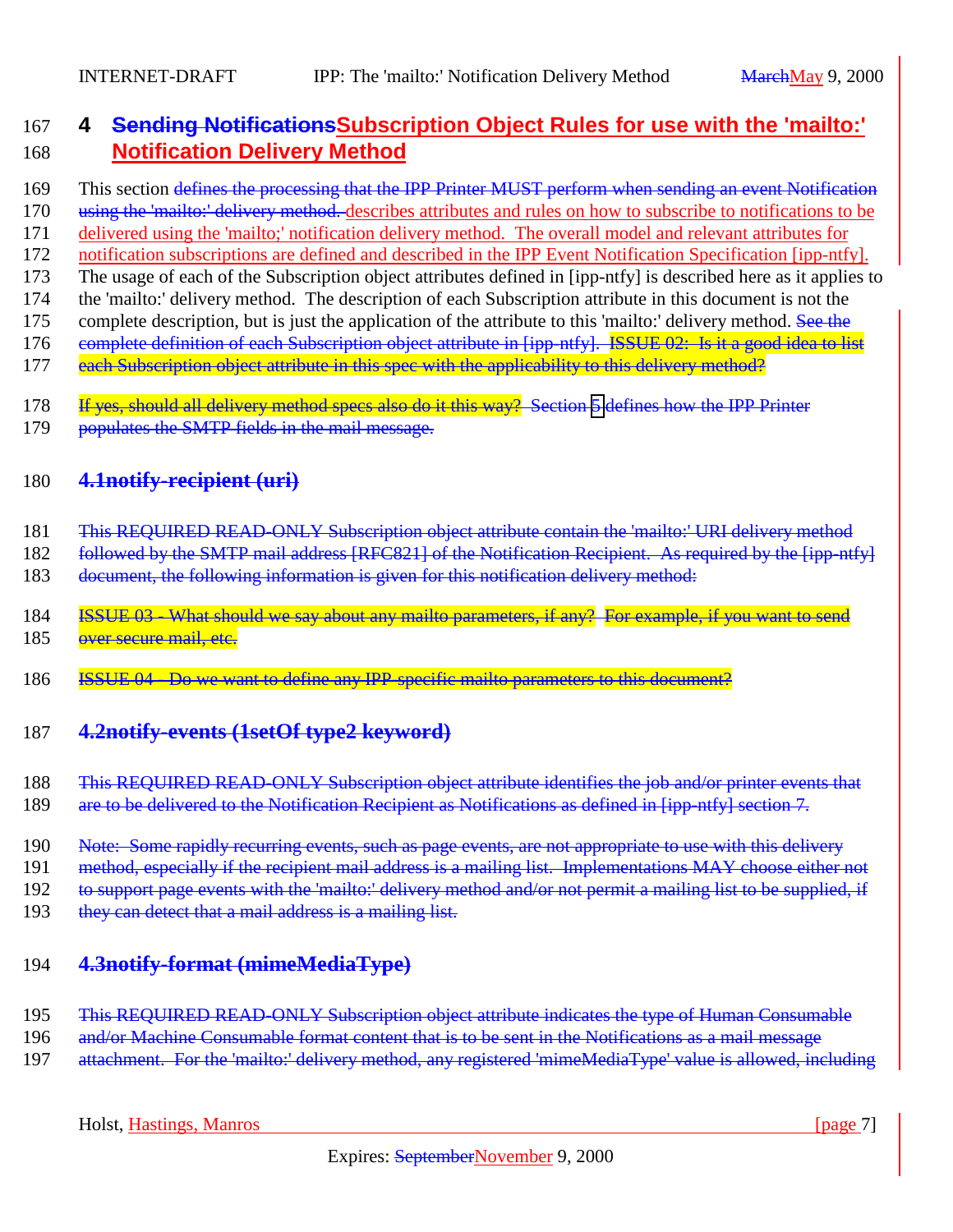<span id="page-7-0"></span>

- 198 types that allow pictures to be represented, e.g., 'application/postscript' or 'image/tiff', and/or sounds to be
- 199 represented, e.g., 'audio/32kadpcm'. The body of the mail message MUST always be 'text/plain;
- 200 charset=us-ascii, since that is the default for 'mailto:'.
- 201 There is no "notify-default" Printer attribute to configure. If the client did not supply the "notify-format"
- 202 attribute in the Subscription Creation operation, the Printer MUST populate this attribute with an
- 203 implementation-defined default value. Such a default value MAY include multi-part mixed media, so that
- 204 the Printer can send multi-part mixed MIME type attachments by default (though there is no way for the
- 205 elient to explicitly request such). If the out-of-band 'none' value [ipp-col] was supplied in the Subscription
- 206 Creation operation, the Printer MUST NOT send any attachment in the Notification.
- 207 If the MIME media type registration definition permits a charset parameter, than the client MUST use such
- 208 a specification (instead of the "notify-charset" attribute) in order to indicate the charset to be used in the 209 Notification content.

# 210 **4.4subscriber-user-data (octetString(63))**

- 211 This REQUIRED READ-ONLY Subscription object attribute holds an SMTP mail address value that the
- 212 Printer copies to the "From:" inside  $\iff$  (see RFC 822 [rfc822] section 4.4.1) and the "Sender:" SMTP fields
- 213 (see section [5\)](#page-9-0). For the 'mailto:' notification delivery method, the client MUST supply the "subscriber-user-
- 214 data" attribute. If the client omits this attribute, the Printer MUST either (1) reject the operation with the
- 215 'elient-error-bad-request' or (2) ignore this Subscription, since the Printer will not have a mail address to put
- 216 in the "From:" and in the "Sender:" SMTP fields, depending on implementation.
- 217 When the subscribing user selects the 'mailto:' delivery scheme, the client SHOULD obtain the user's mail
- 218 address automatically from the client system (in an implementation-dependent manner) and supply it as the
- 219 value of the "subscriber-user-data" attribute by default, rather than require the user to explicitly supply it.
- 220 Allowing users to supply the mail address explicitly would allow the malicious user to hide his/her identity
- 221 when sending notifications by email.

# 222 **4.5notify-charset (charset)**

- 223 This OPTIONAL READ-ONLY Subscription object attribute specifies the charset to be used in the
- 224 Notification content sent to the Notification Recipient, whether the notification content is Machine
- 225 Consumable or Human Consumable. The client MUST NOT supply and the Printer MUST NOT use this
- 226 attribute when the MIME media type registration definition supplied in the "notify-format" attribute value
- 227 allows the charset parameter in its MIME media type value, e.g., 'text/plain; charset=utf-8'.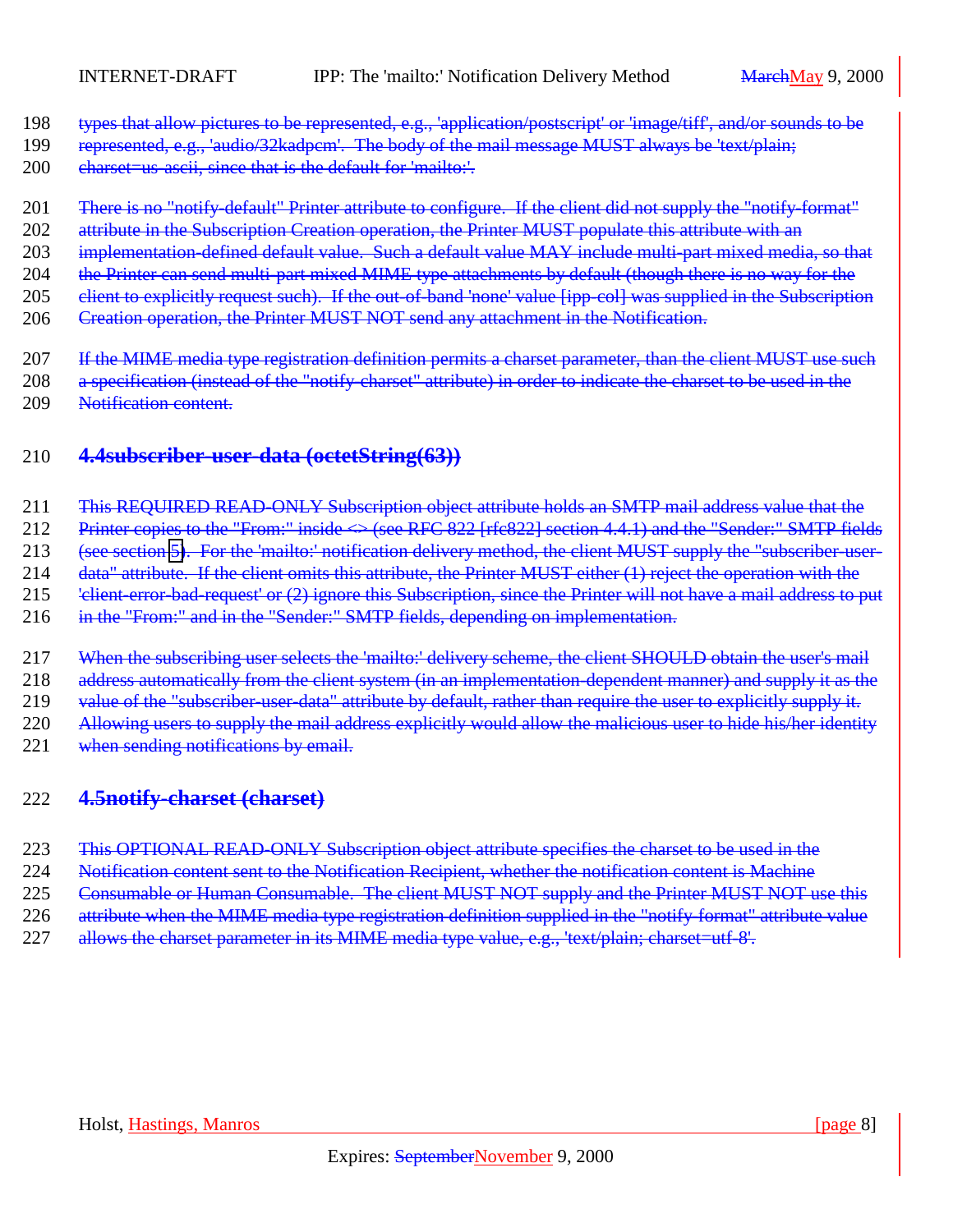#### <span id="page-8-0"></span>228 **4.6notify-natural-language (naturalLanguage)**

- 229 This OPTIONAL READ-ONLY Subscription object attribute specifies the natural language for the IPP
- 230 object to use in the localized Notification content that is sent to the Notification Recipient, whether the
- 231 notification content is Machine Consumable or Human Consumable.

#### 232 **4.7request-id**

- 233 This REQUIRED READ-ONLY Subscription object attribute holds the most recent request-id sequence
- 234 number delivered in a Notification content to the Notification Recipient. A value of 0 indicates that no
- 235 Notifications have been sent for this subscription. The first request-id sent for a subscription MUST be 1.
- 236 Each Notification Recipient has its own monotonically increasing series of request-ids, i.e., no gaps, in
- 237 order to be able to detect a missing notification.

#### 238 **4.8subscription-id (integer (1:MAX))**

239 This REQUIRED READ-ONLY Subscription object attribute uniquely identifies this Subscription object 240 instance on this Printer object or this Job object...

#### 241 **4.9notify-lease-expiration-time (integer(0:MAX))**

- 242 This REQUIRED READ-ONLY Subscription object attribute specifies the time in the future when the
- 243 subscription lease will expire, i.e., the "printer-up-time" value at which the lease will expire.

### 244 **4.10printer-uri (uri)**

- 245 This REQUIRED READ-ONLY Subscription object attribute identifies the Printer object that created this
- 246 Subscription object.

### 247 **4.11subscriber-user-name (name(MAX))**

- 248 This REQUIRED READ-ONLY Subscription object attribute contains the name of the user that created the
- 249 Subscription object. The Printer includes the value of this attribute as the value of the SMTP "FROM" field
- 250 outside the  $\leftrightarrow$  (see RFC 822 [rfc822] section 4.4.1). For the 'mailto:' notification delivery method, the
- 251 elient MUST supply the "requesting-user-name" operation attribute so that the Printer can populate the
- 252 "subscriber-user-name" Subscription attribute, in case the Printer does not have a more authenticated
- 253 printable name (see [ipp-ntfy]). If the client omits "requesting-user-name" attribute and the Printer doesn't
- 254 have a more authenticated printable name, the Printer MUST either (1) reject the operation with the 'client-255 error-bad-request' or (2) ignore this Subscription, since the Printer will not have a User Display Name to put
- 256 in the "From:" field outside the  $\Longleftrightarrow$ , depending on implementation.

Holst, Hastings, Manros [page 9]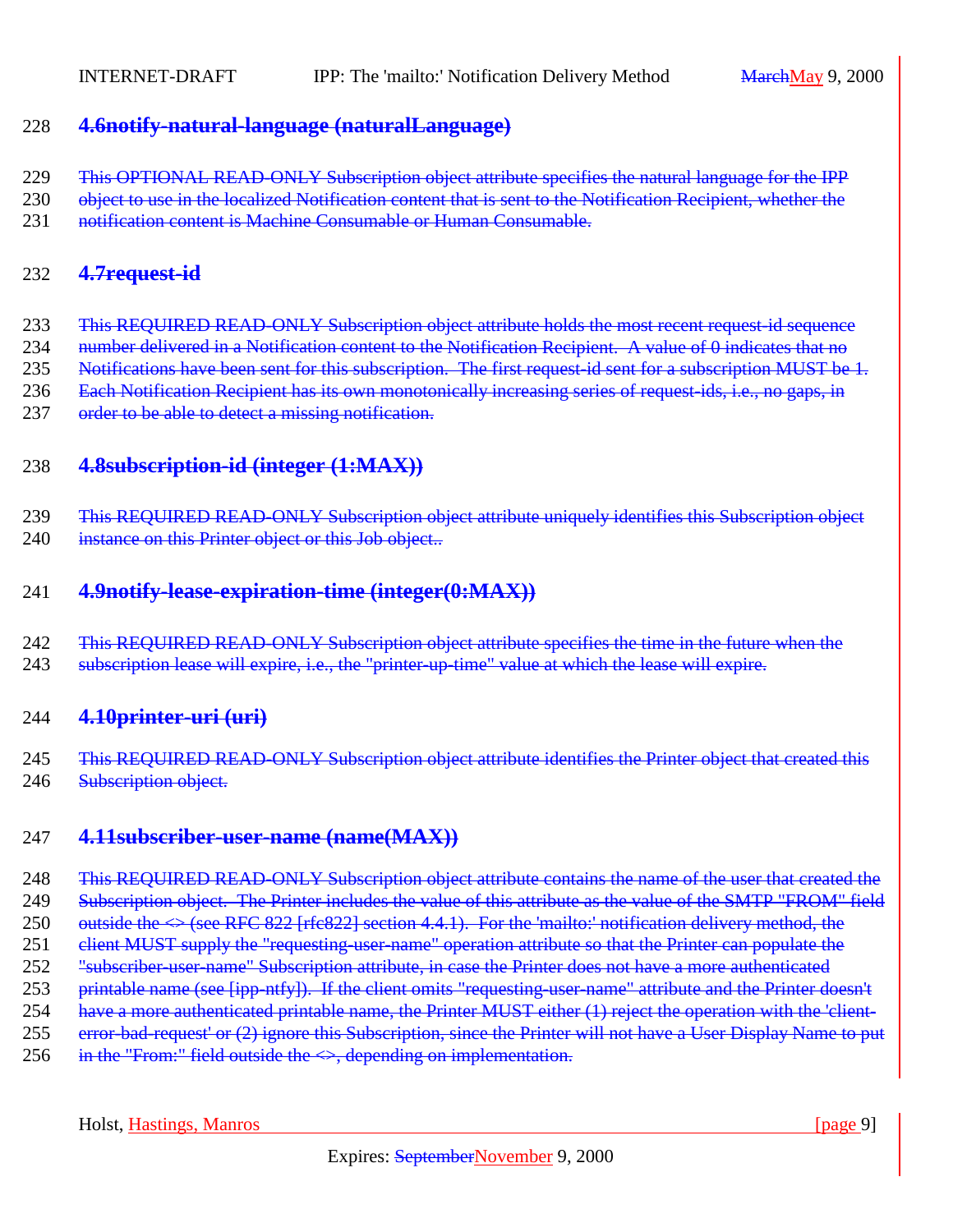- <span id="page-9-0"></span>257 ISSUE 05: Ok that we made "subscriber-user-name" be REQUIRED for the Printer to support and indicate
- 258 that the client MUST supply the "requester-user-name" operation attribute when the delivery method is
- 259 <del>Imailto:', in case the Printer does not have a more authenticated printable name?</del>

#### 260 **4.12notify-printer-up-time (integer(1:MAX))**

- 261 This REQUIRED READ-ONLY Subscription object attribute indicates the amount of time (in seconds) that
- 262 the Printer implementation has been up and running. The Printer includes the value of this attribute in both
- 263 the Human Consumable and Machine Consumable forms.
- 264 **4.13notify-persistence-granted (boolean)**
- 265 This REQUIRED Subscription object attribute whether or not the Per-Job or Per-Printer Subscription is
- 266 persistent, i.e., saved across power cycles in an implementation-define manner.

#### 267 **5Mail Notification Content**

- 268 The intent of the mail message is that the Notification Recipient is receiving a Human Consumable and/or
- 269 Machine Consumable mail message from the Printer with the subject line indicating that it is a printer
- 270 notification message and some implementation-defined salient information, such as the Job name and
- 271 submitting user name. The body of the message duplicates this information and includes other information 272 as REQUIRED by [ipp-ntfy].
- 273 [Table 1](#page-11-0) shows the SMPT fields that the IPP Printer MUST fill in from the indicated sources of the 274 <del>data.</del>Attributes supplied by the IPP client in the subscription request and stored in the Subscription object:
- 275 "notify-recipient-uri"
- 276 It is an IPP Printer configuration issue whether submitted mail messages will use additional 277 services, such as SMTP delivery status notifications [RFC1891] or S/MIME encryption [RFC2633], 278 or just sent as plain SMTP mail. There is no way for an IPP Client to request specific mail services
- 279 on a per subscription basis. It is never a good idea to permit mailing lists to be recipients of IPP
- 280 'mailto:' notifications, as this can open up the printer to be a tool for denial-of-service attacks.
- 281 "notify-events"
- 282 Some rapidly recurring events, such as page events, are not appropriate to use with this delivery 283 method. E.g. implementations would typically choose not to support page events with the 'mailto:' 284 delivery method.
- 285 "notify-text-format"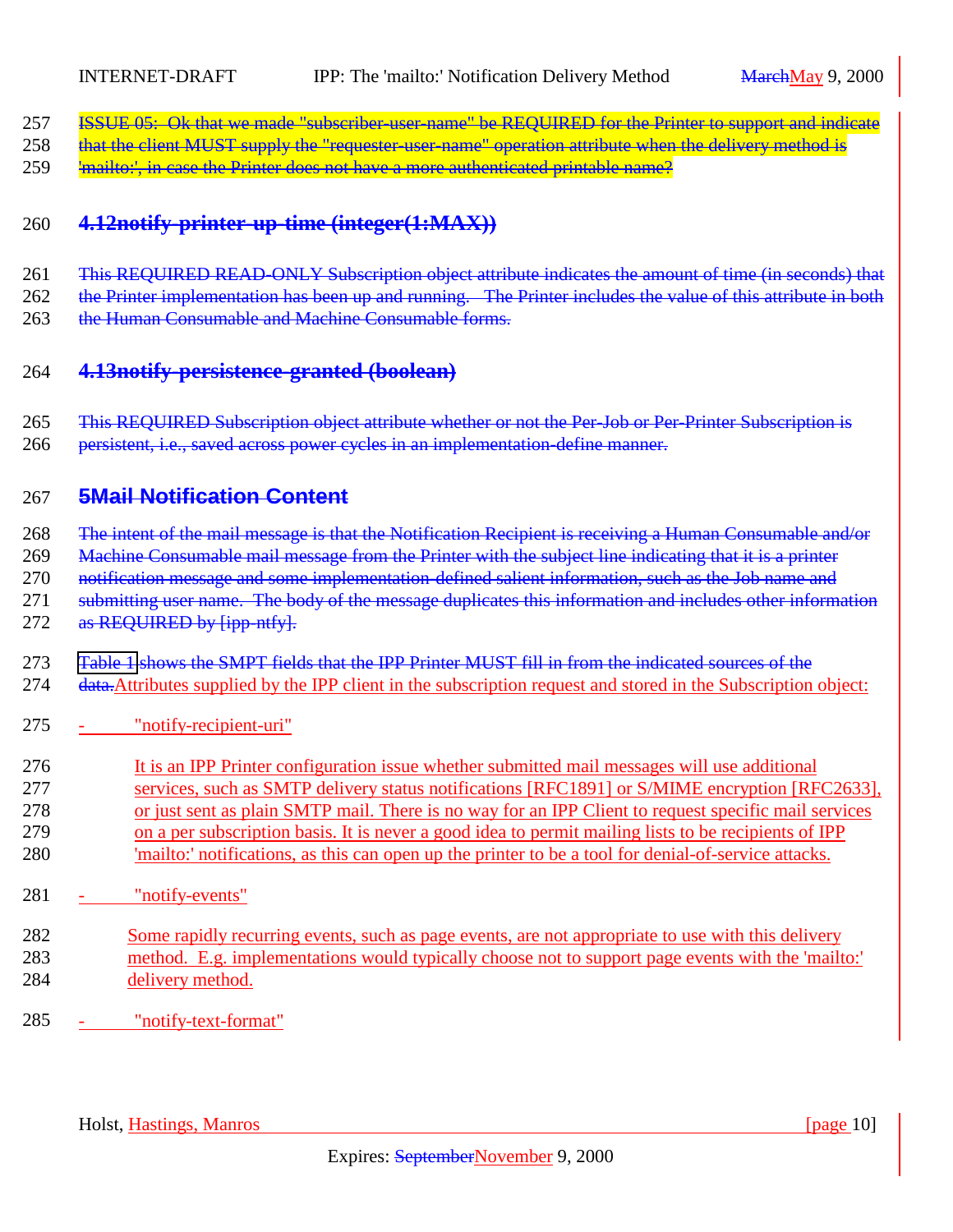| 286<br>287                             | The IPP client does not have to supply this attribute, but if absent in the subscription request then                                                                                                                                                                                                                                                                                                                                                                                                                                                                    |  |  |
|----------------------------------------|--------------------------------------------------------------------------------------------------------------------------------------------------------------------------------------------------------------------------------------------------------------------------------------------------------------------------------------------------------------------------------------------------------------------------------------------------------------------------------------------------------------------------------------------------------------------------|--|--|
| 288                                    | the Printer object populates this value with the MIME media type 'text/plain'. Please note that this<br>attribute only carries information about text MIME media types, and that any text parameters                                                                                                                                                                                                                                                                                                                                                                     |  |  |
| 289                                    | supplied by the IPP client are dropped; any text parameter values have to be specified in the "notify-                                                                                                                                                                                                                                                                                                                                                                                                                                                                   |  |  |
| 290                                    | charset" attribute described below.                                                                                                                                                                                                                                                                                                                                                                                                                                                                                                                                      |  |  |
| 291                                    | "notify-additional-formats"                                                                                                                                                                                                                                                                                                                                                                                                                                                                                                                                              |  |  |
| 292<br>293                             | This attribute, if supplied by the client, specifies additional MIME media types that MUST be<br>included as mail attachments in the 'mailto:' delivery method.                                                                                                                                                                                                                                                                                                                                                                                                          |  |  |
| 294                                    | "notify-requested-attributes"                                                                                                                                                                                                                                                                                                                                                                                                                                                                                                                                            |  |  |
| 295<br>296<br>297                      | This attribute, if supplied by the client, lists the name of (other) attributes, which the subscriber<br>wishes to include in the notification messages. Best attempt should be made to include these in any<br>Human or Machine Readable notification messages.                                                                                                                                                                                                                                                                                                         |  |  |
| 298                                    | "notify-user-data"                                                                                                                                                                                                                                                                                                                                                                                                                                                                                                                                                       |  |  |
| 299<br>300<br>301<br>302<br>303<br>304 | The Subscriber MUST supply this attribute with the user's mail address as value. The Subscriber<br>SHOULD obtain the user's mail address automatically from the client system (in an implementation-<br>dependent manner) and supply it as the value of the "subscriber-user-data" attribute by default,<br>rather than require the user to explicitly supply it. Allowing users to supply the mail address<br>explicitly would allow the malicious user to hide his/her identity when sending notifications by<br>email.                                                |  |  |
| 305                                    | "notify-charset"                                                                                                                                                                                                                                                                                                                                                                                                                                                                                                                                                         |  |  |
| 306<br>307<br>308<br>309<br>310<br>311 | This attribute describes the text character parameters to be used in Human Consumables<br>notifications, as well as in text parts of Machine Consumable notifications. For historical reasons<br>the default character set for 'text/plain' MIME media type is 'us-ascii', while most mail systems now<br>are using 'utf-8'. Note that in order to produce a complete MIME definition e.g. for utf-8, the value<br>from 'notify-text-format' attribute, described above, has to be concatenated with the value in this<br>attribute to form 'text plain; charset=utf-8'. |  |  |
| 312                                    | "notify-natural-language"                                                                                                                                                                                                                                                                                                                                                                                                                                                                                                                                                |  |  |
| 313                                    | Attributes generated by the Printer and stored in the Subscription object:                                                                                                                                                                                                                                                                                                                                                                                                                                                                                               |  |  |
| 314                                    | "subscription-request-id"                                                                                                                                                                                                                                                                                                                                                                                                                                                                                                                                                |  |  |
| 315                                    | "subscription-id"                                                                                                                                                                                                                                                                                                                                                                                                                                                                                                                                                        |  |  |
| 316                                    | "notify-lease-expiration-time"                                                                                                                                                                                                                                                                                                                                                                                                                                                                                                                                           |  |  |
| 317                                    | "printer-uri"                                                                                                                                                                                                                                                                                                                                                                                                                                                                                                                                                            |  |  |
|                                        | Holst, Hastings, Manros<br>[ $page 11$ ]                                                                                                                                                                                                                                                                                                                                                                                                                                                                                                                                 |  |  |
|                                        | Expires: SeptemberNovember 9, 2000                                                                                                                                                                                                                                                                                                                                                                                                                                                                                                                                       |  |  |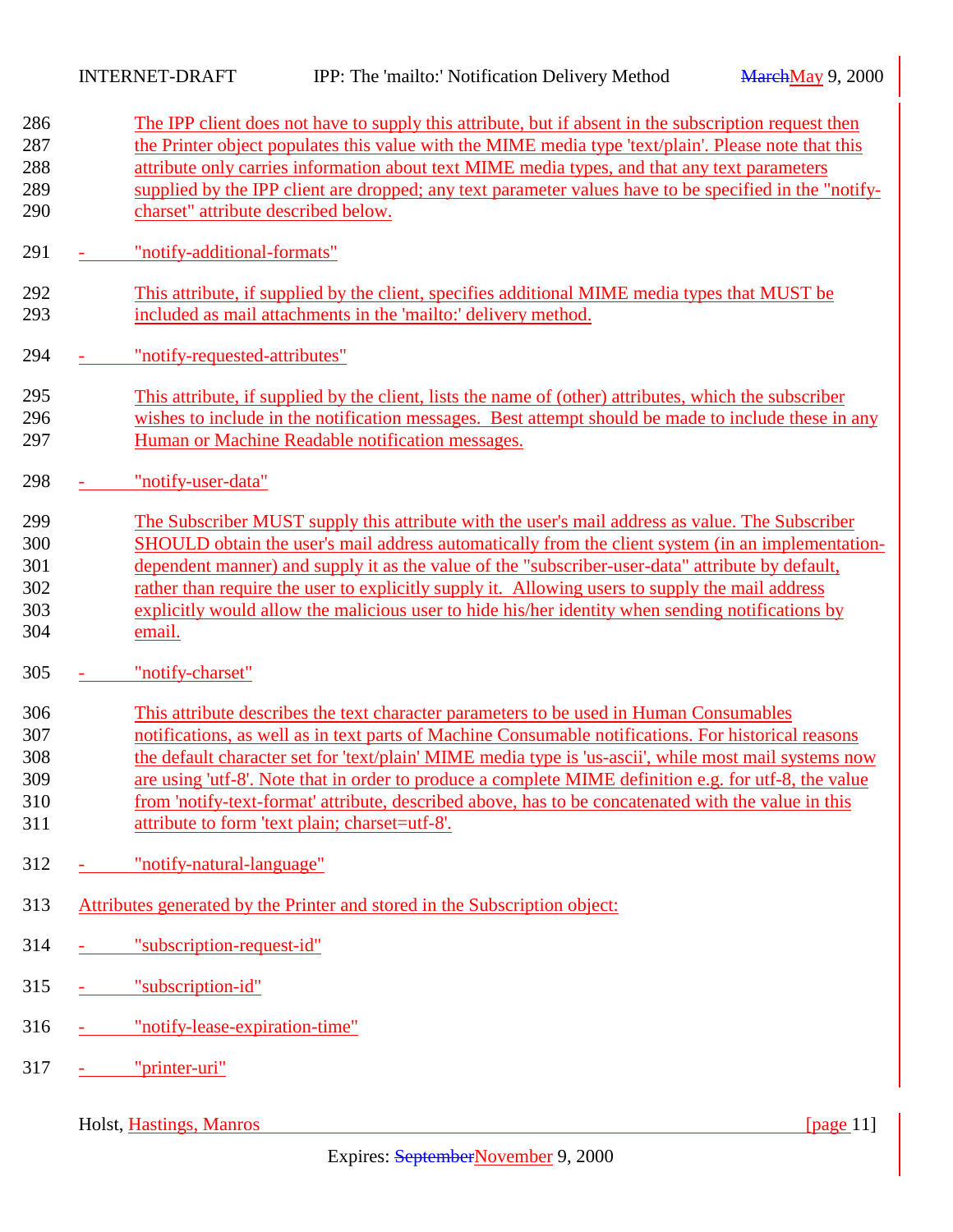- <span id="page-11-0"></span>318 - "subscriber-user-name"
- 319 See the semantics for this attribute in [ipp-ntfy]. The Printer includes the value of this attribute as 320 the value of the SMTP "FROM" field outside the  $\leq$  (see RFC 822 [RFC822] section 4.4.1.)
- 321 "notify-server-up-time"
- 322 "notify-persistence-granted"

## 323 **5 Rules for Sending Notifications and the Mail Notification Content**

- 324 This section defines the processing that the IPP Printer MUST perform when sending an event Notification 325 using the 'mailto:' delivery method. It defines how the IPP Printer populates the SMTP fields in the mail
- 326 message from the Subscription object.
- 327 Table 1 shows the SMPT fields that the IPP Printer MUST fill in from the indicated sources of the data. 328 The first column refers to the sections in [RFC822].
- 

| <b>SMTP RFC</b><br>822 section | <b>SMTP</b> Field<br>Name | Subscription object attribute source for SNMP field                                                                                                                                                                                                                                 |
|--------------------------------|---------------------------|-------------------------------------------------------------------------------------------------------------------------------------------------------------------------------------------------------------------------------------------------------------------------------------|
| 4.4.1                          | From:                     | "printer-name" <"subscriber-user-data">                                                                                                                                                                                                                                             |
|                                |                           | For example, if Bob Jones submits a print job to the Printer "George<br>Washington" and his email address is jones@acme.com, the From: line will<br>be displayed as:                                                                                                                |
|                                |                           | From: George Washington <jones@acme.com></jones@acme.com>                                                                                                                                                                                                                           |
|                                |                           | Mail messages appear to the Notification Recipient to come from the Printer,<br>so that mail agents can sort and filter on the From: field.                                                                                                                                         |
|                                |                           | Note: The "printer-name" is the Mail Display name. And the "subscriber-<br>user-data" inside $\Leftrightarrow$ is assumed to be an SMTP mail address so that the<br>Notification Recipient can reply to the subscriber. For example, to say "I<br>picked up your document, thanks." |
| 4.4.1                          | From:                     | "printer-name" <"subscriber-user-data">                                                                                                                                                                                                                                             |
|                                |                           | For example, if Bob Jones submits a print job to the Printer "Freight Train"<br>and his email address is jones@acme.com, the From: line will be displayed<br>as:                                                                                                                    |

#### 329 **Table 1 - SMTP Fields to be filled in**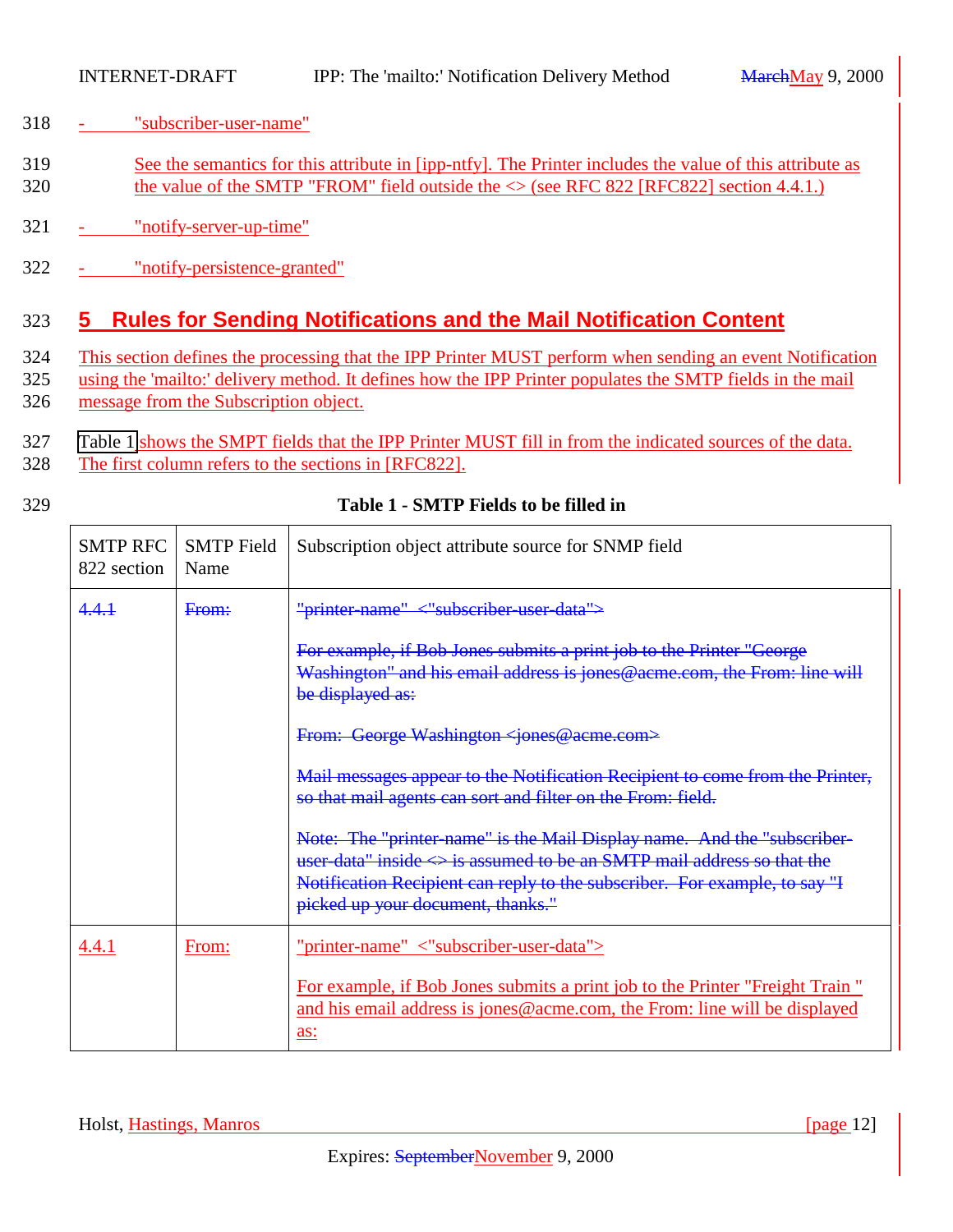<span id="page-12-0"></span>

|       |                | From: Freight Train <jones@acme.com></jones@acme.com>                                                                                                                                                                                                                                                                           |
|-------|----------------|---------------------------------------------------------------------------------------------------------------------------------------------------------------------------------------------------------------------------------------------------------------------------------------------------------------------------------|
|       |                | Mail messages appear to the Notification Recipient to come from the Printer,<br>so that mail agents can sort and filter on the From: field.                                                                                                                                                                                     |
|       |                | Note: The "printer-name" is the Mail Display name. And the "subscriber-<br>user-data" inside $\langle \rangle$ is assumed to be an SMTP mail address so that the<br>Notification Recipient can reply to the subscriber. For example, to say "I<br>picked up your document, thanks." The 'printer-name' is defined in [ipp-mod]. |
| 4.4.2 | Sender:        | "subscriber-user-name" <"subscriber-user-data">                                                                                                                                                                                                                                                                                 |
|       |                | For example, if Bob Jones submits a print job to the Printer "George<br>Washington" and his email address is jones@acme.com, the Sender: line will<br>be displayed as:                                                                                                                                                          |
|       |                | Sender: Bob Jones <jones@acme.com></jones@acme.com>                                                                                                                                                                                                                                                                             |
|       |                | Note: The "subscriber-user-name" is the Mail Display name (Bob Jones).<br>And the "subscriber-user-data" inside $\Leftrightarrow$ is assumed to be an SMTP mail<br>address so that the mail system will send failure to deliver mail messages to<br>the mail address specified by the "subscriber user-data", not the Printer.  |
| 4.4.2 | Sender:        | "subscriber-user-name" <"notify-user-data">                                                                                                                                                                                                                                                                                     |
|       |                | For example, if Bob Jones submits a print job to the Printer "George"<br>Washington" and his email address is jones@acme.com, the Sender: line will<br>be displayed as:                                                                                                                                                         |
|       |                | Sender: Bob Jones <jones@acme.com></jones@acme.com>                                                                                                                                                                                                                                                                             |
|       |                | <u>Note: The "subscriber-user-name" is the Mail Display name (Bob Jones).</u><br>And the " notify-user-data" inside $\langle \rangle$ is assumed to be an SMTP mail address<br>so that the mail system will send failure to deliver mail messages to the mail<br>address specified by the " notify-user-data", not the Printer. |
| 4.5.1 | <del>Το:</del> | The rest of the URI following the 'mailto:' scheme in the value of the "notify-<br>recipient" attribute.                                                                                                                                                                                                                        |
| 4.5.1 | <u>To:</u>     | The rest of the URI following the 'mailto:' scheme in the value of the "notify-<br>recipient-uri" attribute.                                                                                                                                                                                                                    |
| 4.7.1 | Subject:       | Implementation-dependent, but SHOULD start with "Printer message: "<br>(localized) followed by the job or printer event name, job name, etc. The<br>beginning of the Subject line is a standardized prefix, so that mail agents can                                                                                             |

Holst, Hastings, Manros [page 13]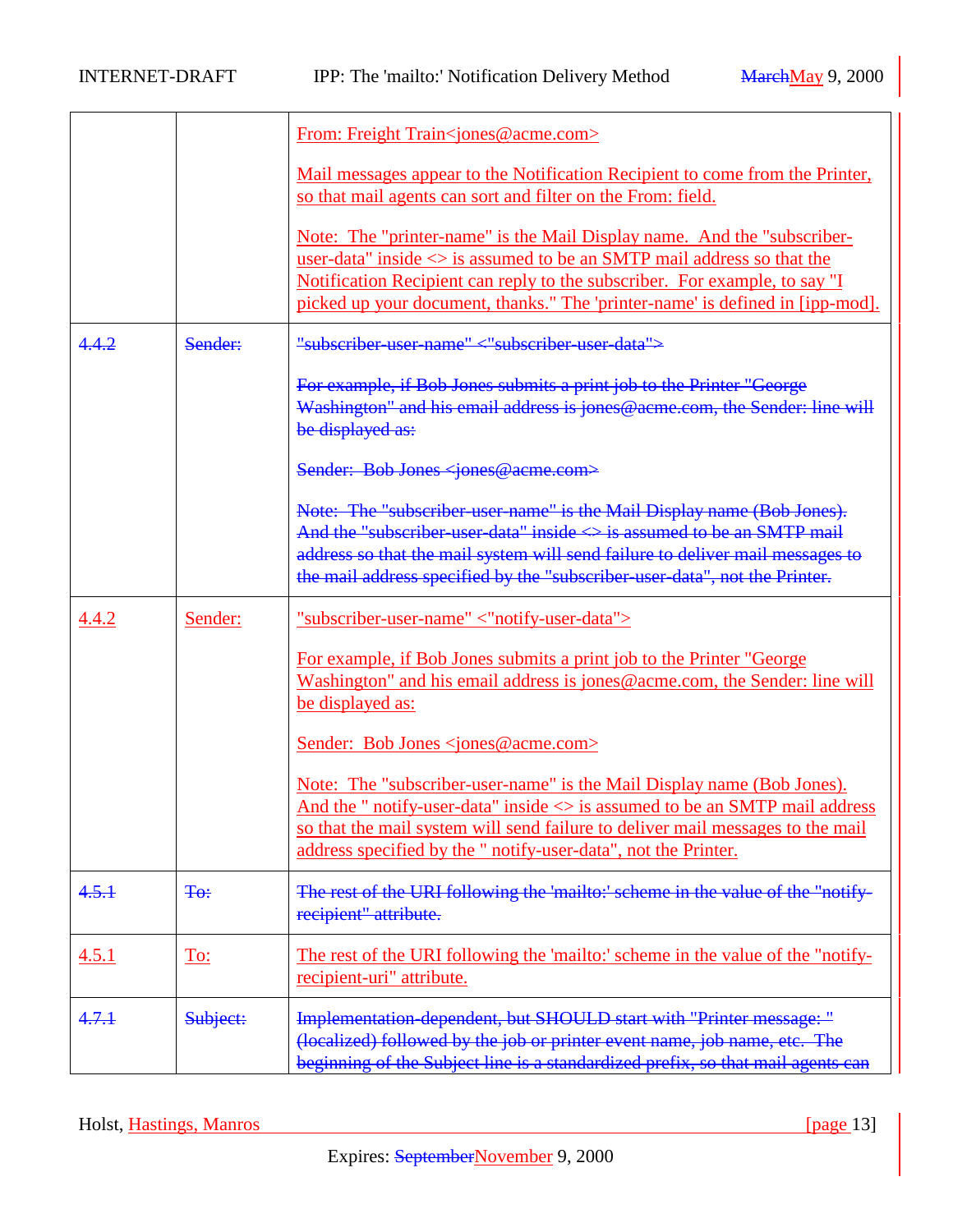|  | <del>tilter from any Printer.</del> |
|--|-------------------------------------|
|  |                                     |

#### The Printer MUST repeat any of this information in these fields in the body of the message, plus additional information REQUIRED by the Notification Specification [ipp-ntfy].

| <u>4.7.1</u> | Subject: | Implementation-dependent, but SHOULD start with "IPP: " (localized)           |
|--------------|----------|-------------------------------------------------------------------------------|
|              |          | followed by the job or printer event name, job name, etc. The beginning of    |
|              |          | the Subject line is a standardized prefix, so that mail agents can use it for |
|              |          | filtering.                                                                    |

Each format specified by the "notify-additional-formats" MUST be sent as a MIME attachment according to

[RFC1341] and [RFC2046]. For additional rules see the following sections on Human and Machine

Consumable Forms below.

#### **5.1 Human Consumable Form**

If the format specified by the "notify-format" (mimeMediaType) is a Human Consumable form, then it

MUST be sent as a MIME according to [rfc1341] and [rfc2046] if the MIME type is anything but

339 <sup>'</sup>text/plain'. Even 'text/plain; charset=utf-8' MUST be represented as a MIME type in the body of the

340 message.

**ISSUE 06: What if "notify-format" is 'text/plain; charset=utf-8', does that have to be sent as a mail** 

342 attachment, since it isn't 'text/plain' which assumes charset=us-ascii, or can it be sent as the body of the mail

343 message properly identified as 'text/plain; charset=us-ascii'?Human Consumable Form is typically sent in

the body of the SMTP mail message [RFC822] based on information from the "notify-text-format", "notify-

- charset" and "notify-natural-language" in the Subscription object.
- The following localized information SHOULD be included:
- Repeat the text from the Subject: line.
- Printer name
- Printer URI
- Job name (if job event)
- Event name
- Date and time of the event
- Requested attributes (if any)

Holst, Hastings, Manros [page 14]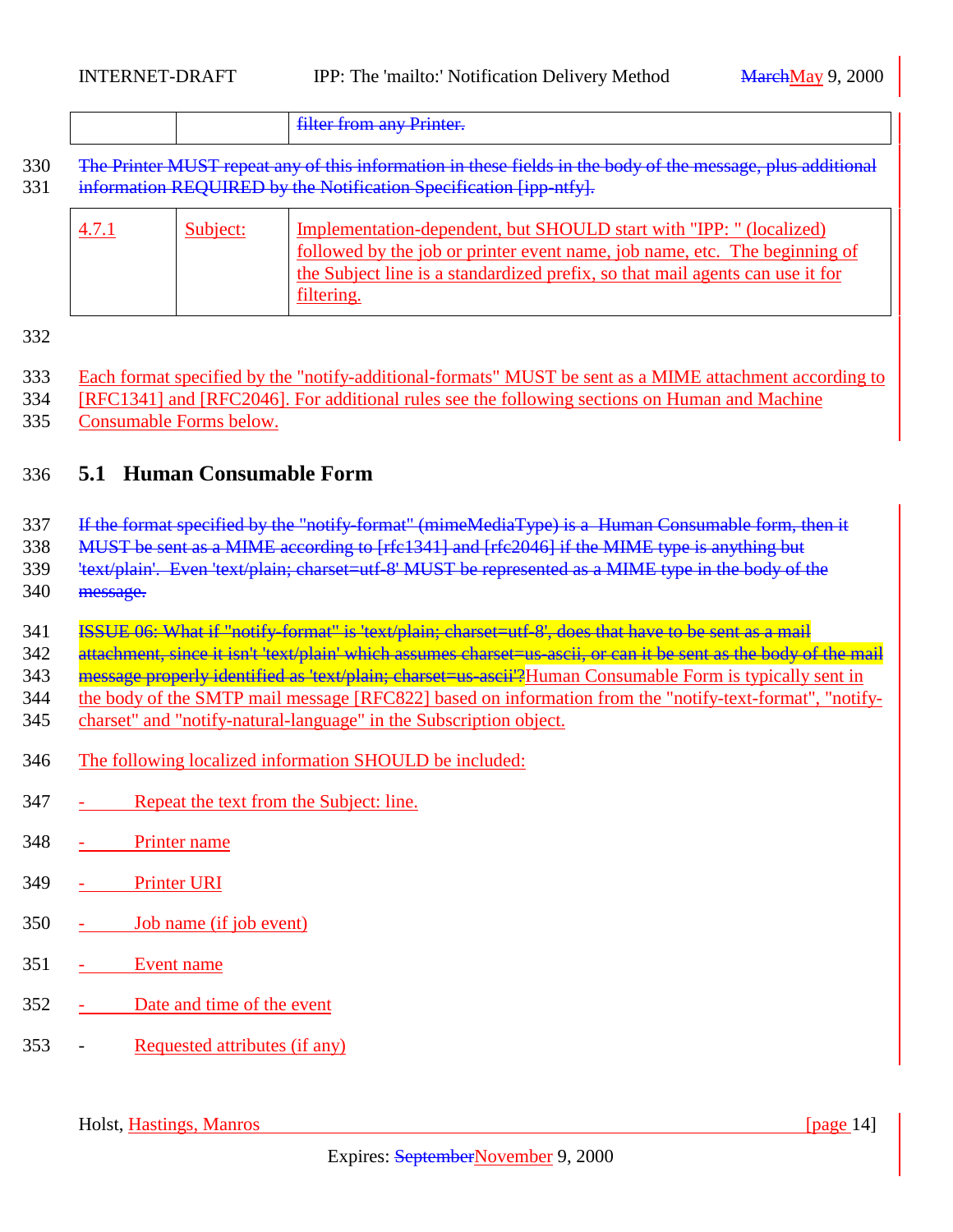### <span id="page-14-0"></span>**5.2 Machine Consumable Form**

- If the format specified by the "notify-format" (mimeMediaType) is a Machine Consumable form, then it
- MUST be sent as a MIME attachment according to [rfc1341] and [rfc2046], including the
- 357 'application/ipp'.one of the values of the "notify-additional-formats" is 'application/ipp' the generated MIME
- object MUST be identical to the content defined for responses to the Get-Notifications operation as defined
- in [ipp-notification-poll]. The "status-code" parameterr MUST be filled with the 'successful-ok' value, see
- [ipp-mod].

# **6 Printer Description attributes specific to the 'mailto:' delivery method**

 This section defines Printer Description attributes that are REQUIRED when supporting the 'mailto:' delivery method.

# **6.1 "printer-smtp-mail-service-address" (1setOf text(MAX))**

365 This When supporting the 'mailto:' delivery method this is a REQUIRED Printer Description attribute which 366 contains the DNS or IP address of the SMTP relaying mail server (see  $\frac{1}{2}$ [RFC822]) that the Printer is to use to send mail messages when supporting the 'mailto:' delivery method. The System Administrator is expected to configure this attribute with one or more values.

# **6.2 Use of "notify-schemes-supported"**

- If the 'mailto:' notification delivery method is supported, then the REQUIRED Printer description attribute
- 371 "notify-schemes-supported", defined in [ipp-ntfy], MUST contain the value 'mailto' as one of its values to
- indicate that this delivery method is supported.

# **7 Conformance Requirements**

- If the IPP Printer supports the 'mailto:' notification delivery scheme, the Printer MUST meet these conformance requirements:
- 1. MUST meet the conformance requirements defined in [ipp-ntfy].
- 2. MUST support at least the 'text/plain' Notification Content format. Being able to support any other MIME media types (MUST be sent as mail attachments) is OPTIONAL..
- 3. MUST support the Subscription attribute semantics specified in section 4 when sending Notifications.
- 4. MUST fill in the SMTP fields in the mail message as specified in section 5.
- 5. MUST support the "printer-smtp-mail-service-address" (1setOf text(MAX)) Printer Description attribute defined in section 6.

Holst, Hastings, Manros [page 15]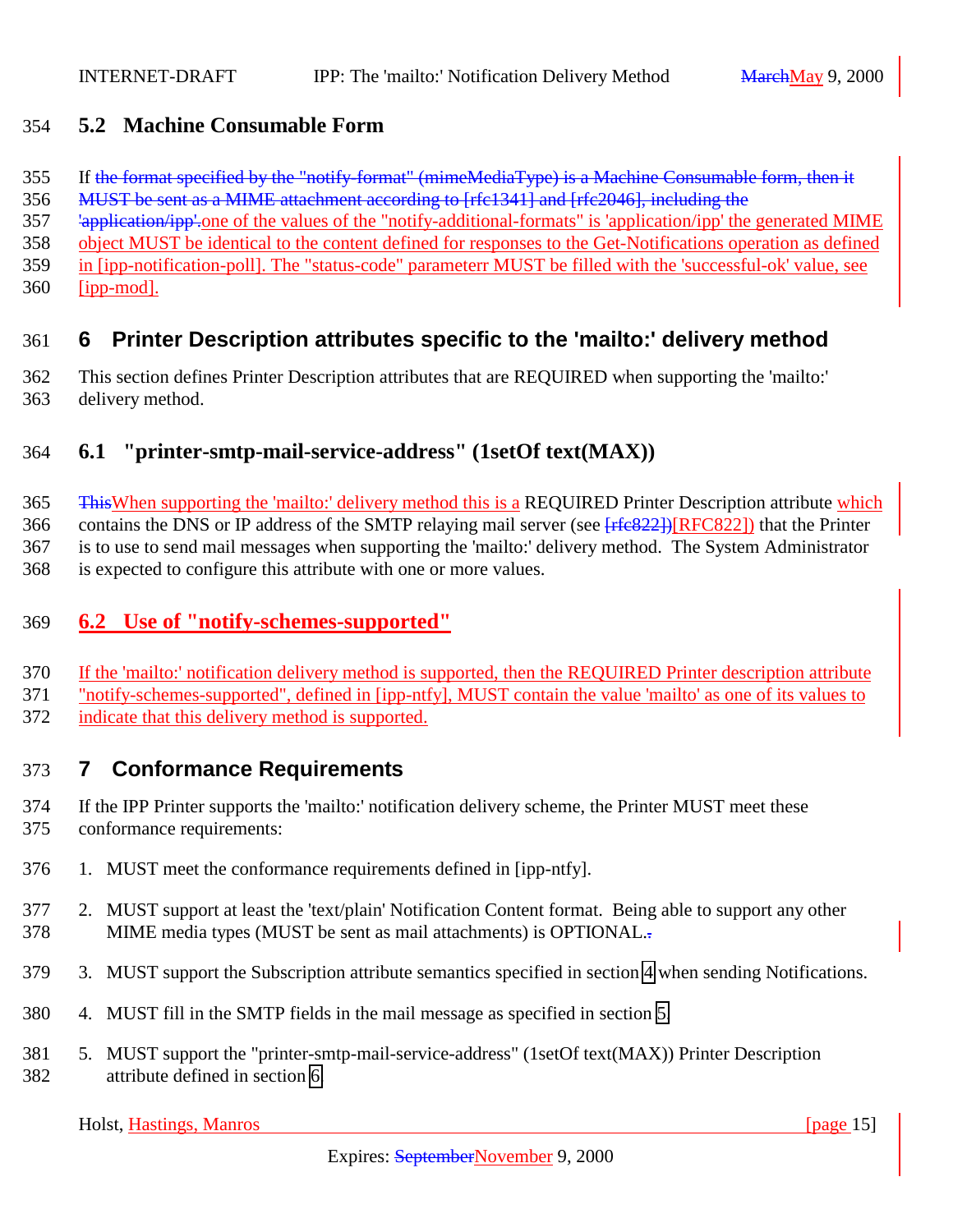### <span id="page-15-0"></span>**8 IANA Considerations**

 Since the 'mailto:' URL scheme is already defined in a standards track document and registered with IANA, this document does not require anything further of IANA.

### **9 Internationalization Considerations**

 This notification delivery method presents no additional internationalization considerations already covered in the [ipp-ntfy] document. The IPP Printer MUST localize the Human Consumable format and the 'text' attributes in the Machine Consumable form. The Notification Recipient is expected to localize the attributes in the Machine Consumable that have the 'keyword' attribute syntax according to the charset and natural language supplied in the Notification Content which is derived from the Subscription object as supplied by the Subscriber.

### **10 Security Considerations**

 By far the biggest security concern is the abuse of notification: sending unwanted notifications to third parties potentially creating denial-of-service problems (i.e., spam). The problem is made worse by notification addresses that may be redistributed to multiple parties (e.g. mailing lists). There exist scenarios where third party notification is required (see Scenario #2 and #3 in [ipp-not-req]). The fully secure solution would require active agreement of all recipients before sending out anything. However, requirement #9 in [ipp-req] ("There is no requirement for IPP Printer receiving the print request to validate 400 the identity of an event recipient") argues against this. CertainTo minimize the risk, certain systems may

decide to disallow third party notifications (a traditional facsimile model).

 Sometimes the Notification Recipient is not the same person as the person who created the Subscription. It is possible for the Notification Recipient to find out who created the Subscription, since the subscriber MUST supply the "subscriber-user-name" Subscription attribute in the Subscription Creation operation.

The [ipp-ntfy] document discusses general security considerations for notifications. Some delivery

406 methods, such as the 'ipp:' delivery method, avoid the spam problem because the Notification Recipient

407 pulls the Notifications when desired. The 'indp:' [indp-method] delivery method allows the Notification

408 Recipient to return a special status code reply to the IPP Printer Send-Notifications operation to cancel the

409 subscription. The 'mailto:' delivery method does not permit either of these remedies.

**ISSUE 07 - Is there any way that a Notification Recipient could reply to the message in such a way as to** 411 cancel the subscription and thereby solve the spam problem?

Some firewall administrators are preventing mail attachments from being accepted into their organizations

because of the problem of the attachments containing computer viruses. The 'mailto:' delivery method

allows the subscriber to suppress sending any attachments, by specifying only the 'text/plain' MIME media

type.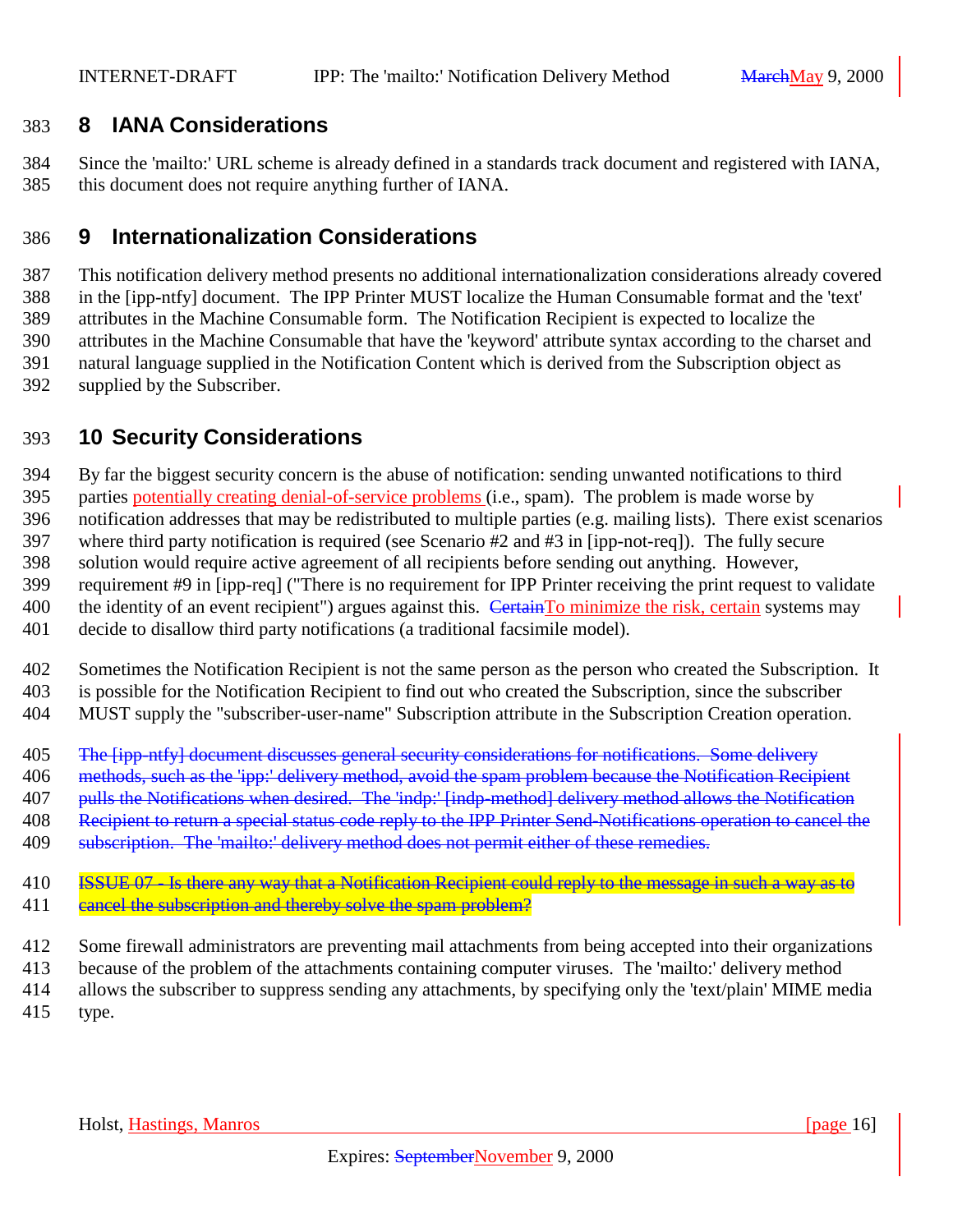<span id="page-16-0"></span>

| <b>11 References</b><br>416 |  |
|-----------------------------|--|
|-----------------------------|--|

| 417 | $[ipp\text{-}coll]$                                                                                                                                                     |
|-----|-------------------------------------------------------------------------------------------------------------------------------------------------------------------------|
| 418 | deBry, R., , Hastings, T., Herriot, R., "Internet Printing Protocol/1.0 & 1.1: collection attribute                                                                     |
| 419 | syntax", <draft-ietf-ipp-collection-00.doc>,<draft-ietf-ipp-collection-04.doc>, work in progress,</draft-ietf-ipp-collection-04.doc></draft-ietf-ipp-collection-00.doc> |
| 420 | September 9, 1999. May 4, 2000.                                                                                                                                         |
| 421 | $[$ ipp-iig]                                                                                                                                                            |
| 422 | Hastings, T., Manros, C., Kugler, K., Holst H., Zehler, P., "Internet Printing Protocol/1.1: draft-ietf-                                                                |
| 423 | ipp-implementers-guide-v11-01.txt, work in progress, May 9, 2000                                                                                                        |
| 424 | [ipp-mod]                                                                                                                                                               |
| 425 | R. deBry, T. Hastings, R. Herriot, S. Isaacson, P. Powell, "Internet Printing Protocol/1.0: Model and                                                                   |
| 426 | Semantics", <draft-ietf-ipp-model-v11-04.txt>, June, 1999.<draft-ietf-ipp-model-v11-06.txt>,</draft-ietf-ipp-model-v11-06.txt></draft-ietf-ipp-model-v11-04.txt>        |
| 427 | March 1, 2000.                                                                                                                                                          |
| 428 | [ipp-notify-poll]                                                                                                                                                       |
| 429 | Manros, C., Hastings, T., Herriot, R., Lewis, H., "Internet Printing Protocol (IPP): The 'ipp'                                                                          |
| 430 | Notification Delivery Polling Method", <draft-ietf-ipp-notify-poll-01.txt>, work in progress, May,</draft-ietf-ipp-notify-poll-01.txt>                                  |
| 431 | 2000.                                                                                                                                                                   |
| 432 | [ipp-ntfy]                                                                                                                                                              |
| 433 | Isaacson, S., Martin, J., deBry, R., Hastings, T., Shepherd, M., Bergman, R., "Internet Printing                                                                        |
| 434 | Protocol/1.1: IPP Event Notification Specification", <draft-ietf-ipp-not-spec-01.txt>, October 14,</draft-ietf-ipp-not-spec-01.txt>                                     |
| 435 | 1999. <draft-ietf-ipp-not-spec-03.txt>, May 10, 2000.</draft-ietf-ipp-not-spec-03.txt>                                                                                  |
| 436 | [ipp-pro]                                                                                                                                                               |
| 437 | Herriot, R., Butler, S., Moore, P., Tuner, R., "Internet Printing Protocol/1.1: Encoding and                                                                            |
| 438 | Transport", draft jetf ipp protocol v11 03.txt, June, 1999.draft-ietf-ipp-protocol-v11-05.txt, March                                                                    |
| 439 | 1, 2000.                                                                                                                                                                |
| 440 | F <sub>refe821</sub> [RFC821]                                                                                                                                           |
| 441 | Jonathan B. Postel, "Simple Mail Transfer Protocol", RFC 821, August, 1982.                                                                                             |
| 442 | $[$ rfe $822$ ][RFC $822$ ]                                                                                                                                             |
| 443 | David H. Crocker, "Standard For The Format Of ARPA Internet Text Messages", RFC 822, August                                                                             |
| 444 | 13, 1982.                                                                                                                                                               |
| 445 | [refe1341][RFC1341]                                                                                                                                                     |
| 446 | N. Borenstein, N. Freed, "MIME (Multipurpose Internet Mail Extensions): Mechanisms for                                                                                  |
| 447 | Specifying and Describing the Format of Internet Message Bodies", RFC 1341, June, 1992.                                                                                 |
| 448 | $[$ $rfr$ $f$ $e$ $2026$ $[$ RFC $1891]$                                                                                                                                |
| 449 | K. Moore, "SMTP Service Extension for Delivery Status Notifications", RFC 1891, January 1996                                                                            |

Holst, Hastings, Manros [page 17]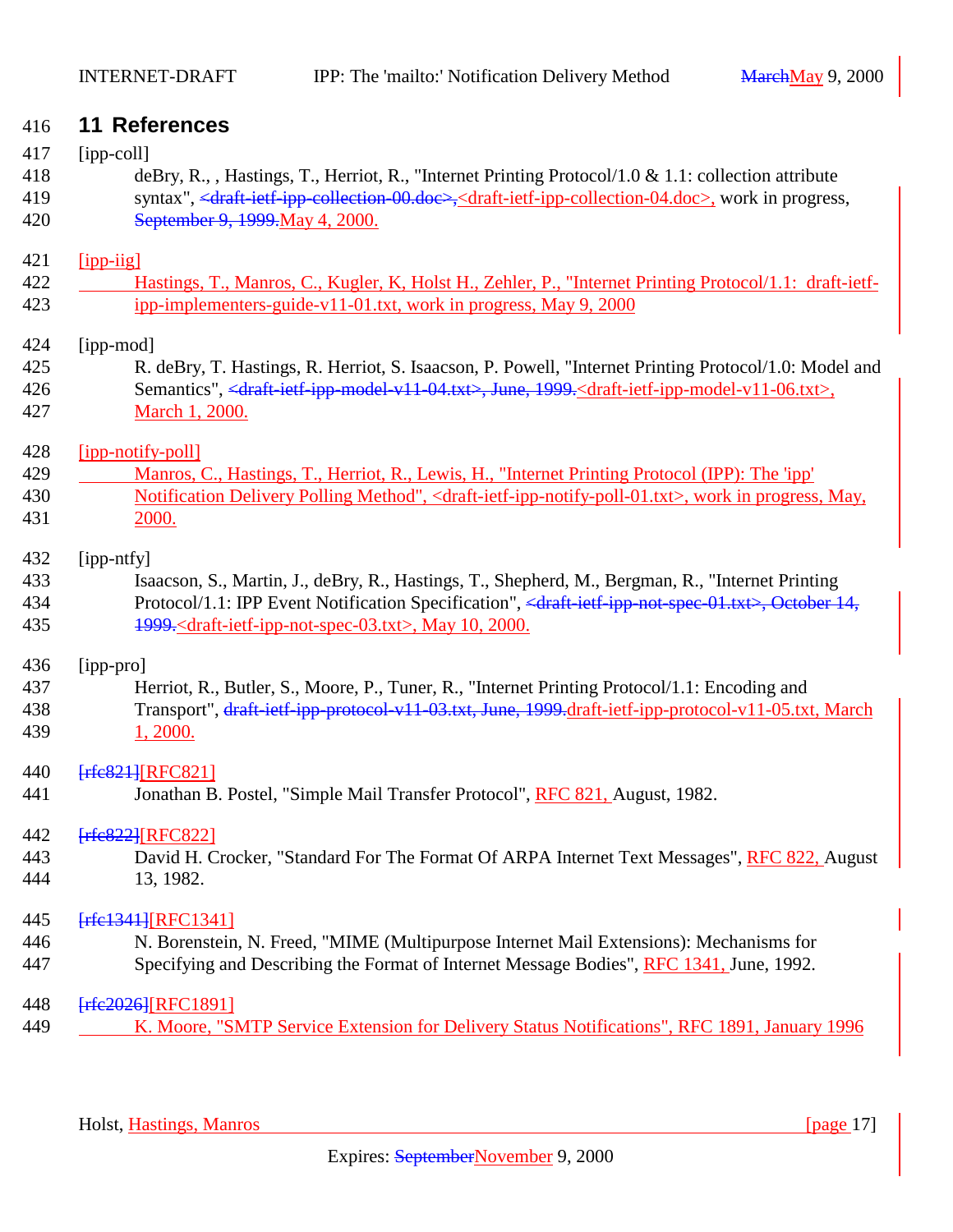#### <span id="page-17-0"></span>[RFC2026]

S. Bradner, "The Internet Standards Process -- Revision 3", RFC 2026, October 1996.

#### 452 <del>[rfc2046]</del>[RFC2046]

- N. Freed & N. Borenstein, "Multipurpose Internet Mail Extensions (MIME) Part Two: Media
- 454 Types. N. Freed & N. Borenstein. Types", November 1996. (Obsoletes RFC1521, RFC1522, RFC1590),

# 455 RFC 2046.2046.[RFC2616]

- 456 <del>[rfc2616]</del>
- R. Fielding, J. Gettys, J. Mogul, H. Frystyk, L. Masinter, P. Leach, T. Berners-Lee, "Hypertext Transfer Protocol - HTTP/1.1", RFC 2616, June 1999.

#### [RFC2633]

460 B. Ramsdell, "S/MIME Version 3 Message Specification", RFC 2633, June 1999.

### **12 Author's Addresses**

- Henrik Holst
- i-data international a/s
- Vadstrupvej 35-43
- 2880 Bagsvaerd, Denmark
- Phone: +45 4436-6000
- Fax: +45 4436-6111
- e-mail: hh@i-data.com
- Tom Hastings

- Xerox Corporation
- 737 Hawaii St. ESAE 231
- El Segundo, CA 90245
- Phone: 310-333-6413
- Fax: 310-333-5514
- e-mail: [hastings@cp10.es.xerox.com](mailto:hastings@cp10.es.xerox.com)
- Carl-Uno Manros
- Xerox Corporation
- 737 Hawaii St. ESAE 231
- El Segundo, CA 90245
- Phone: 310-333-8273
- Fax: 310-333-5514
- e-mail: [manros@cp10.es.xerox.com](mailto:hastings@cp10.es.xerox.com)